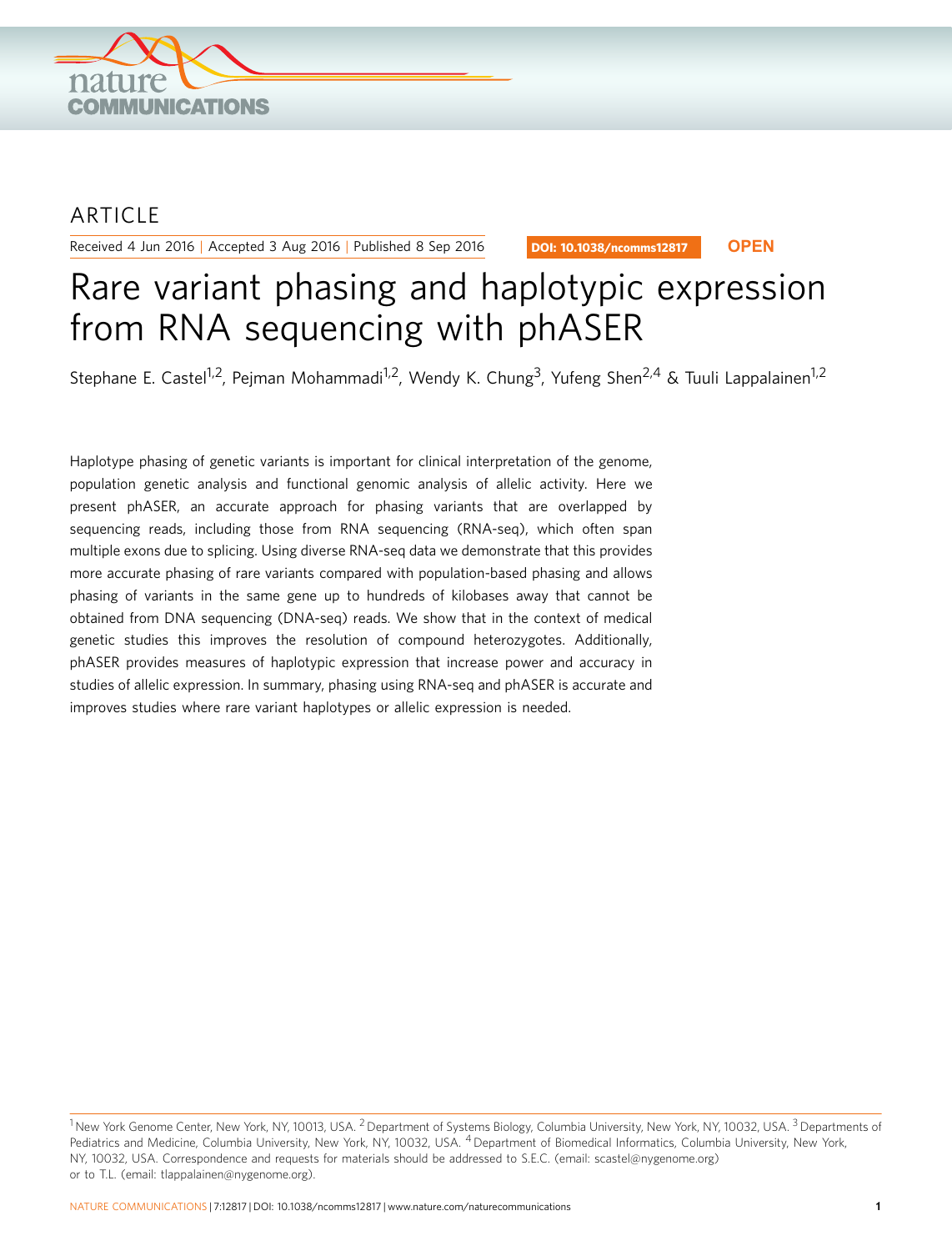he phasing of rare and *de novo* variants is crucial for identifying putative causal variants in medical genetics, for example by distinguishing compound heterozygotes from two variants on the same allele. Existing methods to phase variants include phasing by transmission<sup>[1](#page-4-0)</sup>, only available in familial studies, population based phasing<sup>[2,3](#page-4-0)</sup>, which is ineffective for rare and de novo variants, phasing by sequencing long genomic fragments $4,5$ , which requires specialized and costly technology, and phasing using expression data by inferring haplotype through allelic imbalance<sup>[6](#page-5-0)</sup>, which only applies to loci with well-detected allelic expression<sup>[7](#page-5-0)</sup>. An alternative approach termed 'read backed phasing' uses readily available short read  $DNA-seq^{8-10}$ ; however it is limited by the relatively short distances which can be spanned by the reads. Our approach, called phasing and allele specific expression from RNA-seq (phASER), extends the idea of read backed phasing to RNA-seq reads, which due to splicing enables phasing of variants over long genomic distances. Data from both DNA-seq and RNA-seq libraries can be integrated by phASER to produce high confidence phasing of proximal variants, primarily within the same gene, and when available population phasing can also be leveraged to produce full chromosome-length haplotypes ([Fig. 1a](#page-2-0)).

In this work we thoroughly benchmark phASER, showing that our method for haplotype assembly is accurate by comparison to other commonly used read backed phasing methods using gold standard datasets. We show that through enhanced quality control measures RNA-seq can be used to accurately phase variants over much larger distances than DNA-seq, and that the addition of RNA-seq significantly increases the number of rare variants that can be phased. To demonstrate this we apply phASER to genetic studies and show that the inclusion of RNA-seq improves the resolution of compound heterozygotes, and propose an example workflow for the incorporation of expression and phase information in medical genetic studies. Finally, we show that haplotypic expression generated by phASER improves allelic expression studies by increasing power and accuracy.

## Results

Haplotype assembly and phasing accuracy. Assembling haplotypes from observations of alleles on the same read is a necessary step of read backed phasing, and has been accomplished using various approaches<sup>8-10</sup>. Our approach in phASER employs a two step method, first defining edges between the alleles of each pair of variants observed on the same sequencing fragments, and second, determining the most likely phase within a set of connected variants given the edges defined in the first step (Supplementary Fig. 1). During the first step the phase with the most supporting reads is chosen, and a binomial test is performed to determine if the number of reads supporting alternative phases is greater than would be expected from sequencing noise, allowing for filtering of low confidence phasing (Supplementary Figs. 1a, 2a). For the second step, phASER counts the number of edges that support each possible haplotype configuration  $(2^{n}$  variants), and selects the configuration with the most support. To prevent an exponential increase in haplotype search space while maintaining accuracy phASER splits large haplotypes into sub-blocks at points spanned by the fewest edges (Supplementary Figs S1c, 2c). Phasing is performed chromosome wide, with no restriction on the distance between variants, which allows phasing at the longer genomic distances spanned by RNA-seq reads.

As a gold standard we compared phASER used with high coverage RNA-seq data generated from a lymphoblastoid cell line  $(LCL)^{11}$  to Illumina's NA12878 Platinum Genome, sequenced at  $\times$  200 and phased by transmission using parental data

([http://www.illumina.com/platinumgenomes/\)](http://www.illumina.com/platinumgenomes/), and found that with default settings phASER identified the correct phasing for 98% of the variants phased. Unlike population based phasing, read backed phasing across sequencing assays performed well for low frequency variants [\(Fig. 1b\)](#page-2-0). Finally, we benchmarked haplotype assembly in ph $\widehat{ASER}$  against  $\widehat{HapCUT}^9$  $\widehat{HapCUT}^9$  and the GATK Read Backed Phasing tool, which are designed for DNA-seq reads, using both simulated and experimental WGS data, as well as WES data. We found phASER to be similar in accuracy, runtime and haplotype length to HapCUT, while having additional features required for RNA-seq based phasing (Supplementary Fig. 3). Both phASER and HapCUT were dramatically more accurate than the GATK tool (Supplementary Fig. 3a).

Contribution of RNA-seq to variant phasing. To evaluate the increase in phasing distance facilitated by RNA-seq reads, we compared phASER results between WES, WGS and two read lengths of paired-end (PE) RNA-seq (75 bp and 250 bp) from 4 Genotype-Tissue Expression (GTEx) individuals where matched libraries were available<sup>[12](#page-5-0)</sup>. As expected, long read RNA-seq yielded the greatest proportion of distantly phased variants, with an average of 4,300 equal to 5.8% of variants phased greater than 5 kb, while at this distance WES and WGS phased 0 and 7 variants respectively [\(Fig. 1c](#page-2-0)). At large distances the performance of RNA-seq phasing decreased as a result of read mapping errors; however this could be easily addressed by filtering reads based on alignment score (Supplementary Fig. 4a). Using RNA-seq reads phasing remained accurate over a range of read lengths (Supplementary Fig. 4b), but longer read lengths greatly increased both the distance and number of variants that could be phased (Supplementary Fig. 4c).

When population phased data are available, haplotype blocks are phased relative to each other, producing a single genome wide phase through a method we call phase anchoring. Phase anchoring uses the population phase of each variant in a block weighted by their allele frequencies to assign a genome wide phase, since common variants are more likely to have correct population phasing (Supplementary Fig. 2b). A similar approach is used by methods that integrate read backed phasing with population phasing[10](#page-5-0); however including it in our method allows this strategy to be used with RNA-seq reads and prevents the need to perform population phasing each time new sequencing data for a sample is available. Using our approach with RNA-seq from accessible tissues enabled genome wide phasing of up to 15.4% of rare coding variants (MAF $\leq$ 1% in GTEx), and 21.3% when tissues were combined, while WES yielded 19% and  $\times$  5 WGS yielded 11.1% ([Fig. 1d](#page-2-0)). When used in combination, the addition of combined RNA-seq data enabled a  $\times$  1.5 increase in phasing for WES and a  $\times$  2.4 increase in phasing for WGS. When considering all rare variants, WGS performed better, and the contribution of RNA-seq to WES was more significant ([Fig. 1e](#page-2-0)).

Application of phASER to genetic studies. We next sought to benchmark phASER when used with RNA-seq data in the context of genetic studies. First we used GTEx data to demonstrate the number of coding variants that could be phased as a function of the number of tissues for which RNA sequencing data is available. We began with whole blood, and progressively added libraries from up to 14 other distinct tissues. With joint phasing using 14 tissues, almost 50% of all heterozygous coding variants could be phased with at least one other variant (Supplementary Fig. 5a). When used individually, the total proportion of coding variants that could be phased for a given tissue was 15–27% (Supplementary Fig. 5b), and was dependent on transcriptome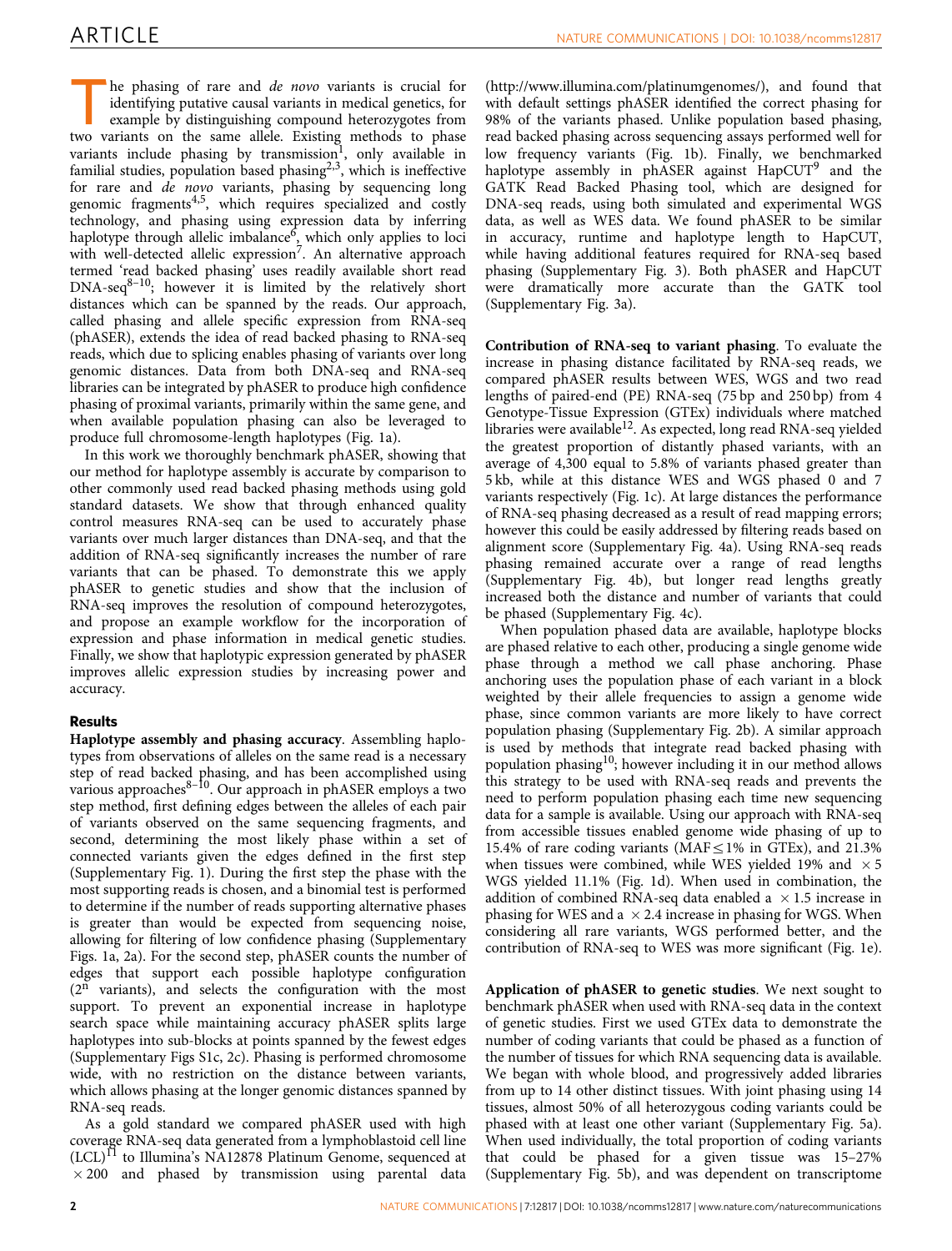<span id="page-2-0"></span>

Figure 1 | Read backed haplotype phasing that incorporates RNA-seq using phASER. (a) phASER produces accurate variant phasing through the use of combined DNA and RNA read backed phasing integrated with population phasing. Due to splicing, RNA-seq reads often span exons and UTRs, allowing read backed phasing over long ranges, while high coverage exome and whole genome sequencing can phase close proximity variants. For each group of read connected variants a local haplotype is produced by testing all possible phase configurations, and selecting the configuration with the most support (Supplementary Fig. 1). Local haplotype blocks can be phased relative to one another when population data is available by anchoring the phase to common variants, where the population phase is likely correct. (b) Concordance of read backed phasing across sequencing assays and population phasing with phasing by transmission using the Illumina NA12878 Platinum Genome as a function of variant minor allele frequency. Concordance is defined per variant as the percentage of variant—variant phase events that are correct as compared with the known transmission phase. (c) Percentage of phased variants that can be phased at greater than or equal to increasing genomic distances using WES, WGS, paired-end 75 and 250 RNA-seq data in two tissues (whole blood and LCLs) of four GTEx individuals. Solid lines represent the means, and dotted lines the standard error. ( $d,e$ ) Contribution of read backed phasing at rare coding (MAF $\leq$ 1%) variants (d) and all rare variants (e) across sequencing assays and GTEx RNA-seq tissue types for four individuals. Values shown are the mean percentage of rare variants within an individual that can be assigned a genome wide phase using phase anchoring. Error bars show the standard error. The fold increase in the number of rare variants that can be phased using DNA-seq with the addition of combined RNA-seq libraries is indicated.

diversity<sup>[13](#page-5-0)</sup> (Supplementary Fig. 5c), but not total read depth (Supplementary Fig. 5d).

We next applied phASER to assess its ability to identify cases of compound heterozygosity for damaging variants using WES and

RNA-seq data from 345 1,000 Genomes individuals<sup>14,15</sup>. First we assessed the accuracy of compound heterozygote calls using population phasing compared with  $WES + RNA$  read backed phasing. As expected, protein-truncating and splice variants that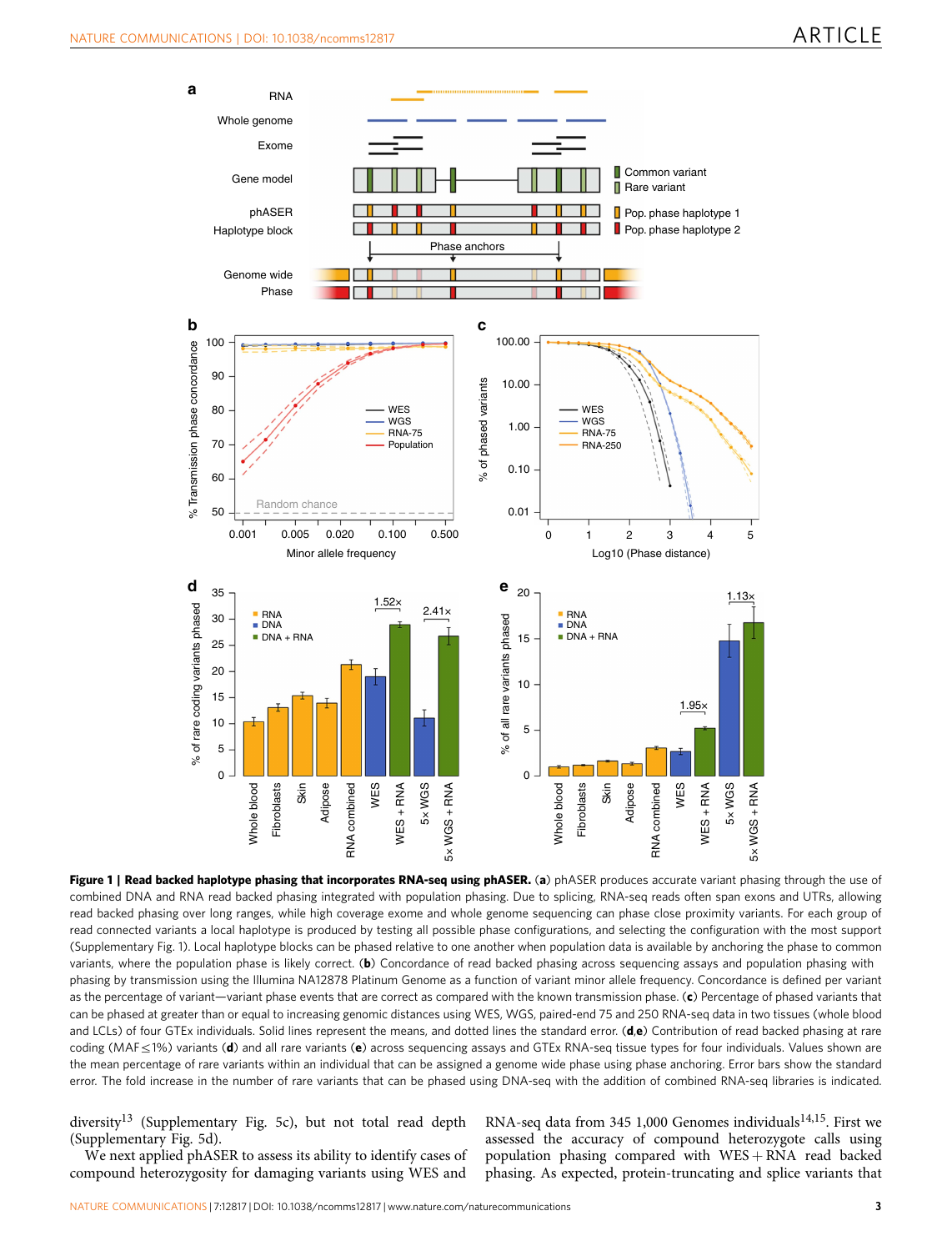

Figure 2 | Application of RNA-seq based haplotype phasing to studies of functional variants and allelic expression analysis. (a) Instances of compound heterozygosity involving rare (MAF<0.01) loss of function (L), probably damaging (D) or possibly damaging (P) coding variants called using phase data generated by phASER with either RNA-seq reads, exome-seq reads, or both for 345 1,000 Genomes European individuals with Geuvadis LCL RNA-seq data. The fold increases in the number of compound heterozygotes resolved when RNA-seq data is included are indicated. (b) Example application of phASER to prioritize rare (alternative AF<0.01 in 1,000 Genomes) recessive alleles in a medical genetics study that includes both WES and RNA-seq in a tissue of clinical relevance<sup>17</sup>. Boxplots show the number of heterozygous alleles per individual after these successive filtering steps were applied: CADD phred score  $\geq$ 15, expressed in fibroblast RNA-seq data, phased with read backed phasing, involved in either trans or cis interactions with another deleterious variant (CADD $\geq$ 15) using RNA and exome data (RNA + WES) or exome alone (WES). The fold increases from including RNA-seq data are indicated. (c) The difference in percentage of individuals with significant allelic imbalance (binomial test, FDR < 0.05) for each gene with a known heterozygous cis expression quantitative trait loci (eQTL) calculated by either summing all single variant read counts across haplotypes using population phasing, or by summing phASER haplotype blocks phased relative to each other with phase anchoring (Supplementary Fig. 7). Genes where an increase in the percentage of individuals with significant allelic imbalance is observed when summing single variant counts are coloured red, representing false positives, while those with a decrease, representing false negatives, are coloured blue. The bar plot above indicates the percentage of the 1,118 genes where allelic expression was measured that fall into each category.

are usually rare were enriched in cases where population phasing was incorrect, with cases involving stop gain variants being  $\times$  2.9 more likely to be phased incorrectly than others (Supplementary Fig. 6). Next, to demonstrate the advantage of using RNA-seq data over WES alone for phasing, we identified instances of compound heterozygosity involving at least one rare  $(MAF<1%)$ variant with predicted loss of function (LoF) or damaging protein effects<sup>[16](#page-5-0)</sup>. Including RNA-seq data from only one tissue  $(LCLs)^{14}$ increased the number of compound heterozygotes that could be identified in the most severe class (LoF $\times$ Damaging) by  $\times 1.3$ over WES alone, and ranged between 1.19 and  $\,\times\,$  1.15 for other combinations, demonstrating the added benefit of phasing over larger distances (Fig. 2a).

Finally, we used paired WES and fibroblast RNA-seq from 20 patients with congenital diaphragmatic hernia $17$  to illustrate phASER's application to a typical medical genetics workflow to prioritize putatively causal variants and benchmark the advantage of including RNA-seq reads for phasing. Assuming that causative variants would be rare, recessive, damaging and expressed in the tissue of disease relevance, phase information generated with phASER from WES and RNA-seq reads could prioritize a median of 25 alleles involved in cases of compound heterozygosity per individual (trans), while assigning a lower priority to a median of 44 alleles, where the alleles were on the same haplotype (cis) (Fig. 2b). The inclusion of RNA-seq boosted the number of cases that could be identified by  $\times 2.6$  for trans and  $\times 1.4$  for cis interactions.

Application of phASER to allelic expression studies. Outside of medical genetics, variant phasing is important for allelic expression (AE) analysis, which aims to quantify the relative expression of one allele versus another<sup>7</sup>, and has emerged as a powerful method to study diverse biological processes including cis-regulatory variation<sup>[14](#page-5-0)</sup>, parent of origin imprinting<sup>18</sup>, and protein-truncating variants<sup>[19](#page-5-0)</sup>. AE is typically measured at single heterozygous variants; however the unit of interest is often a gene or transcript, which may contain many variants. Integrating read counts across phased variants can greatly improve the power to detect AE, but simply adding up allele counts can lead to double counting of reads (if variants are covered by the same read), and both false positives and negatives as a result of incorrect phasing. To address this limitation, when used with RNA-seq data, phASER quantifies and reports the expression of phased haplotypes by reporting the number of unique reads that map to each. To benchmark the impact of this utility we generated haplotypic counts at genes with known expression quantitative trait  $\log^{14}$  $\log^{14}$  $\log^{14}$  for 345 Geuvadis samples using either single variants with population based phasing alone, or phased haplotype blocks generated by phASER (Supplementary Fig. 7). By improving phase and preventing double counting phASER reduced false positives at 56.2% of genes tested, while uncovering false negatives at 7.3% (Fig. 2c).

#### **Discussion**

In summary, phASER provides scalable and high confidence variant phasing, incorporating RNA-seq and DNA-seq data with population phasing, allowing phasing over longer distances than previous read based methods. We have demonstrated that this method has direct applications in medical genetics, where improved resolution of compound heterozygotes can lead to changes in their interpretation. Furthermore, phASER improves the accuracy of haplotypic expression when integrating allelic counts across variants by reducing false positives. Our approach will complement the existing repertoire of phasing methods<sup>3</sup> and makes use of a readily available experimental data type that has become trivial to produce, allowing for phasing of rare and distant variants at high accuracy. As RNA-seq experiments become commonplace in medical and population scale studies, phASER will become a valuable tool for rare variant phasing.

#### **Methods**

Implementation of read backed phasing in phASER. phASER is written in Python and requires the following libraries: IntervalTree, pyVCF, SciPy, NumPy.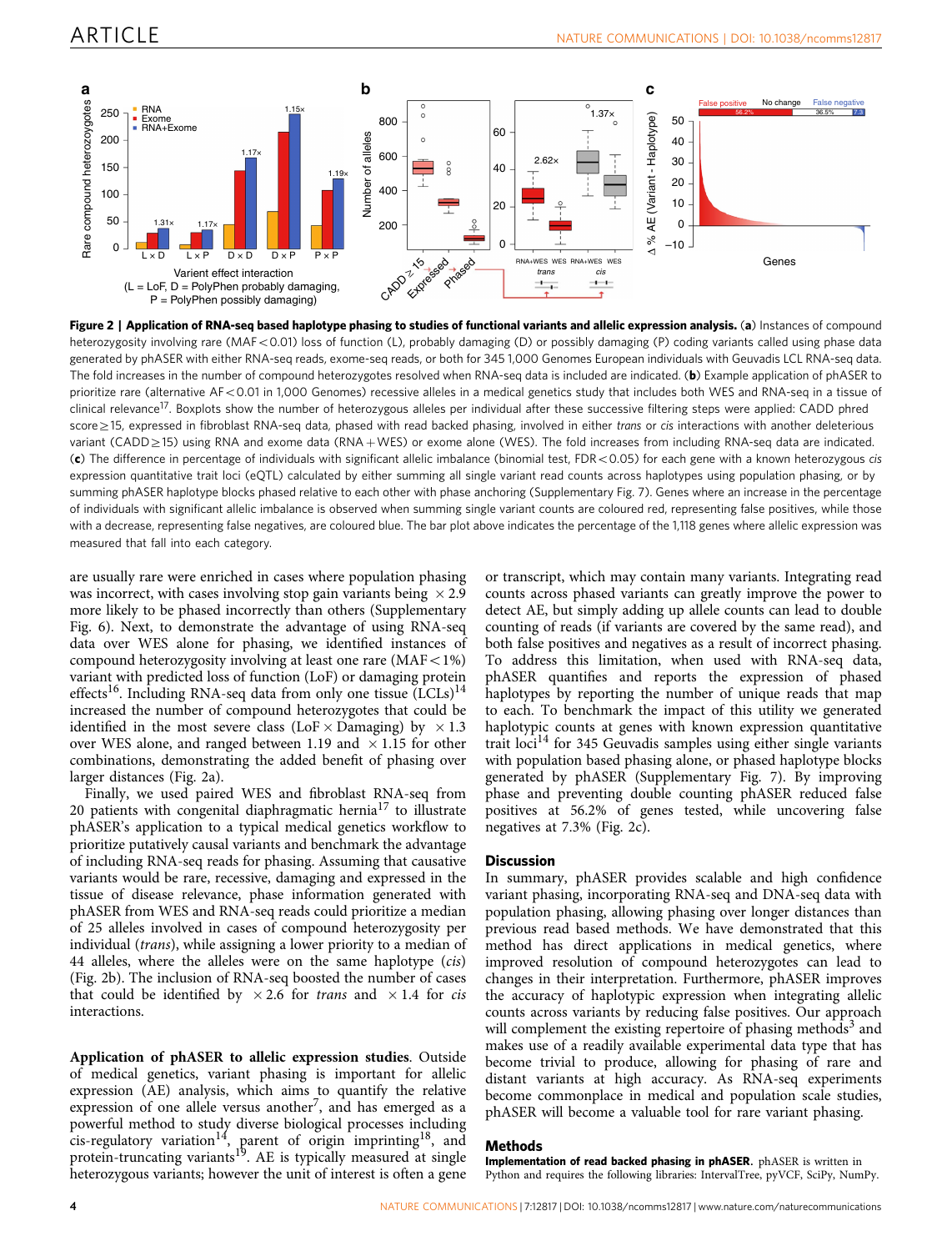<span id="page-4-0"></span>In addition it requires Samtools and Bedtools to be installed. Aligned reads (BAM format) are mapped to heterozygous variants, and for each heterozygous variant a hashed set of all overlapping reads is produced, which allows for quick comparison of overlapping reads between variants. Connections between variants are established whenever a read (or read mate) overlaps more than one variant. For each pair of connected variants, edges between alleles are defined by determining the phase that has the most read support, and a test is performed to determine if there is significant evidence of a conflicting phase (see below) (Supplementary Fig. 1a). Those edges that fail, based on a user defined significance threshold (by default nominal  $P < 0.01$ ) are removed. It should be noted that this test addresses instances where due to sequencing error individual bases on a read have been misread, and it does not address errors with read mapping, which can happen at sites with genetic variation. For a discussion of methods to address allelic read mapping issues please see Castel et  $al$ .<sup>7</sup>. Haplotype blocks are generated by starting with a single unphased variant and recursively adding all other variants with read connections. Block construction is completed when no further variants can be added. Once all haplotype blocks have been generated, phasing of the variants is determined using the previously defined allele edges. If the allele edges within a haplotype block resolve into two distinct groups, where each group contains only one allele of a given variant, the haplotype is considered to be conflict free and the phase is reported (Supplementary Fig. 1b). In instances where two haplotypes cannot be immediately resolved, the haplotypic configuration with the most edges supporting it is identified. This is accomplished by testing all possible haplotype configurations (2<sup>n</sup>), however runtime is prevented from exponentially increasing by splitting haplotypes into sub-blocks at positions spanned by the fewest number of edges (Supplementary Fig. 1c–d). These sub-blocks are then phased relative to one another to produce a single haplotype phase (Supplementary Fig. 1e). The maximum number of variants within a sub-block is user defined, and is 15 by

default. Our simulations show that when using this approach accuracy remains high, while runtime is drastically reduced (Supplementary Fig. 2c). Read variant mapping, edge definition and haplotype assembly can all by parallelized for an increase in speed (Supplementary Fig. 3b).

Statistical test for conflicting phasing between two variants. For each SNP pair covered by at least one read a test is performed that determines if the number of reads supporting alternative phasing (any phase other than the configuration chosen by phASER) could be observed by chance from sequencing noise alone. In this test, significance indicates more conflicting reads than would be expected from noise alone, and thus suggests that there may be an error in the phase selected by phASER. A conservative approach is to filter out any variant connections with a nominal  $P$  value of  $< 0.01$  (Supplementary Fig. 2a). Less stringent  $P$  value thresholds can be used to retain more blocks, with the caveat that some may have incorrect phasing. Filtered connections will not be used during the haplotype block construction process.

The test is based on a uniform error model in which a true allele nucleotide can be substituted randomly to any other nucleotide. All pairwise substitutions in this model are assumed to be equally probable. We denote this pairwise substitution probability with  $\varepsilon$ . Let us assume a pair of SNPs  $a_1|a_2$  and  $b_1|b_2$  with a haplotype structure  $a_1b_1|$   $a_2b_2$ . Let  $a_1:b_1$  denote a read spanning alleles  $a_1$  and  $b_1$ . Reads supporting the true haplotype in this case are  $a_1:b_1$ , and  $a_2:b_2$ , and any other configurations correspond to conflicting evidence. Let us only consider reads generated from the first haplotype. The probability of observing a read supporting the correct haplotype structures,  $p_s$ , is  $(1-3\varepsilon)^2 + \varepsilon^2$ , where the first term corresponds to the probability of observing  $a_1:b_1$  (the case in which either of the sites being affected by noise in the read), and the second term is the probability of observing  $a_2:b_2$  (the case in which both sites were altered by noise in the read and happened to have the other second allele). Binomial distribution is used to evaluate the probability of observing equal or less supporting reads for two given SNP sites:

$$
p(x \leq n_s | n, \varepsilon) = binomial_{cdf}(n_s, n, p_s),
$$

where  $n_s$  and  $n$  are the number of reads supporting the chosen haplotype structure and total number of reads respectively. The pair-wise substitution rate  $\varepsilon$  is calculated from over all SNP sites as:

$$
\varepsilon = 0.5 \frac{\sum \text{mismatches}}{\sum \text{total coverage}},
$$

where mismatches correspond to all cases that a nucleotide other than the reference or the alternative allele where observed at the site. Only variants where  $>50\%$  of the reads come from the reference and alternative alleles are used to calculate the substitution rate to avoid inflation of noise estimates as a result of genotyping error.

Genome wide phasing using phase anchoring. When population phased data are available phASER will attempt to determine the genome wide phase for each haplotype block using phase anchoring. Phase anchoring operates on the assumption that common variants are more likely to be phased correctly using population data, so for each variant within a haplotype the genome wide phase determined by population phasing is weighted by the variant allele frequency. The genome wide phase across all variants with the most support after weighting is selected for each haplotype block.

For each haplotype block:  $\alpha$  (phase support for configuration 1) =  $\Sigma$ (MAF of variants supporting configuration 1)

 $\beta$  (phase support for configuration 2) =  $\Sigma$ (MAF of variants supporting configuration 2)

if  $\alpha > \beta$  genome wide phase = configuration 1

if  $\alpha < \beta$  genome wide phase = configuration 2 Anchor Phase Confidence =  $max(\alpha, \beta)/(\alpha + \beta)$ 

phASER settings. The following settings were used unless otherwise noted. For all libraries: alignment score quantile cutoff of 0.05, BASEQ of 10, and conflicting configuration threshold of 0.01, indels ignored, and maximum block size of 15. For RNA-seq libraries: no maximum insert size, MAPQ of 255 (indicates unique in STAR). For exome-seq libraries: 500 bp maximum insert size, MAPQ of 40. For whole genome sequencing libraries: 1,000 bp maximum insert size, MAPQ of 40. All variants in HLA genes were filtered.

Code availability. Source code and complete documentation for phASER and its associated tools are available through GitHub [\(https://github.com/secastel/phaser](https://github.com/secastel/phaser)). In addition to the phASER core software we provide two scripts: one which given an input VCF that has been phased using phASER will identify all interactions between alleles (phASER Annotate), and retrieve information such as allele frequency and predicted variant effect if supplied with the appropriate files, and second, a script which will use haplotypic counts produced by phASER in combination with population phasing to produce gene level haplotypic read counts for use in allelic expression studies (phASER Gene AE).

Benchmarking. Benchmarking was run on CentOS 6.5 with Java version 1.6 and Python 2.7 on an Intel Xeon CPU E7- 8830 @ 2.13 GHz, with GATK v3.4, HapCUT v0.7, and phASER v0.5. The GATK tool was run with default settings, with the exception of: min\_mapping\_quality\_score = 40, maxPhaseSites = 15, min\_base\_ quality\_score  $= 10$ . HapCUT was run with the following settings: maxIS  $= 500$ (WES), 1,000 (WGS), 1e6 (PE 75 RNA),  $mba = 10$ ,  $mma = 40$  (WES and WGS), mmq = 255 (PE 75 RNA). phASER was run with default settings (see phASER settings). Simulated PE 75 WGS data was produced with ART Chocolate Cherry Cake 03-19-2015 [\(ref. 20](#page-5-0)) from a NA12878 1,000 Genomes Phase 3 population phased reference. WES and WGS libraries used were those listed above.

Data processing. For analyses involving 1,000 Genomes individuals, phase 3 genotypes and population phasing where were used with hg19 aligned exome-seq data, both downloaded from the 1,000 Genomes website [\(http://www.1000genomes.](http://www.1000genomes.org) [org](http://www.1000genomes.org)). Raw (FASTQ) RNA sequencing data from 1,000 Genomes individual derived LCLs was downloaded from the European Nucleotide Archive (ERP001942), and aligned with STAR to hg19. For comparison of phase statistics between sequencing assays the following GTEx individuals were used: S32W, T5JC, T6MN, WFON. Both short and long read RNA-seq was obtained for whole blood and LCLs, and aligned using STAR to hg19. WES reads were aligned using Bowtie 2 to hg19. GTEx data is available through dbGaP for authorized users (phs000424.v6.p1). For rare variant phasing comparison, RNA-seq from whole blood, fibroblasts, sun exposed skin, and adipose were used, alongside WES and WGS libraries, from GTEx individuals X4EO, XUW1, U8XE, XOTO. GTEx individual ZAB4 was used for comparison of number phased variants versus number of RNA-seq tissues used. For comparison to transmission phasing the following data from the 1,000 Genomes individual NA12878 was used: exome-seq downloaded from 1,000 Genomes website, whole genome sequencing data (NCBI SRA ERS179577), RNA-seq from a LCL (NCBI GEO GSM1372331), transmission phased genotypes (Illumina Platinum Genome, <http://www.illumina.com/platinumgenomes/>). Whole genome sequencing libraries were down sampled to 5x to increase speed of analyses and ensure comparable read depths across sequencing assays.

Data availability. Data used in this study was retrieved from the 1,000 Genomes website (<http://www.1000genomes.org>), the European Nucleotide Archive (ERP001942), dbGaP (phs000424.v6.p1), NCBI Sequence Read Archive (ERS179577), NCBI Gene Expression Omnibus (GSM1372331), and Illumina Platinum Genome, [http://www.illumina.com/platinumgenomes/\)](http://www.illumina.com/platinumgenomes/).

#### **References**

- 1. Roach, J. C. et al. Chromosomal haplotypes by genetic phasing of human families. Am. J. Hum. Genet. 89, 382–397 (2011).
- 2. Delaneau, O., Marchini, J. & Zagury, J.-F. A linear complexity phasing method for thousands of genomes. Nat. Methods 9, 179–181 (2012).
- 3. Browning, S. R. & Browning, B. L. Haplotype phasing: existing methods and new developments. Nat. Rev. Genet. 12, 703–714 (2011).
- Kuleshov, V. et al. Whole-genome haplotyping using long reads and statistical methods. Nat. Biotechnol. 32, 261–266 (2014).
- 5. Pendleton, M. et al. Assembly and diploid architecture of an individual human genome via single-molecule technologies. Nat. Methods 12, 780–786 (2015).